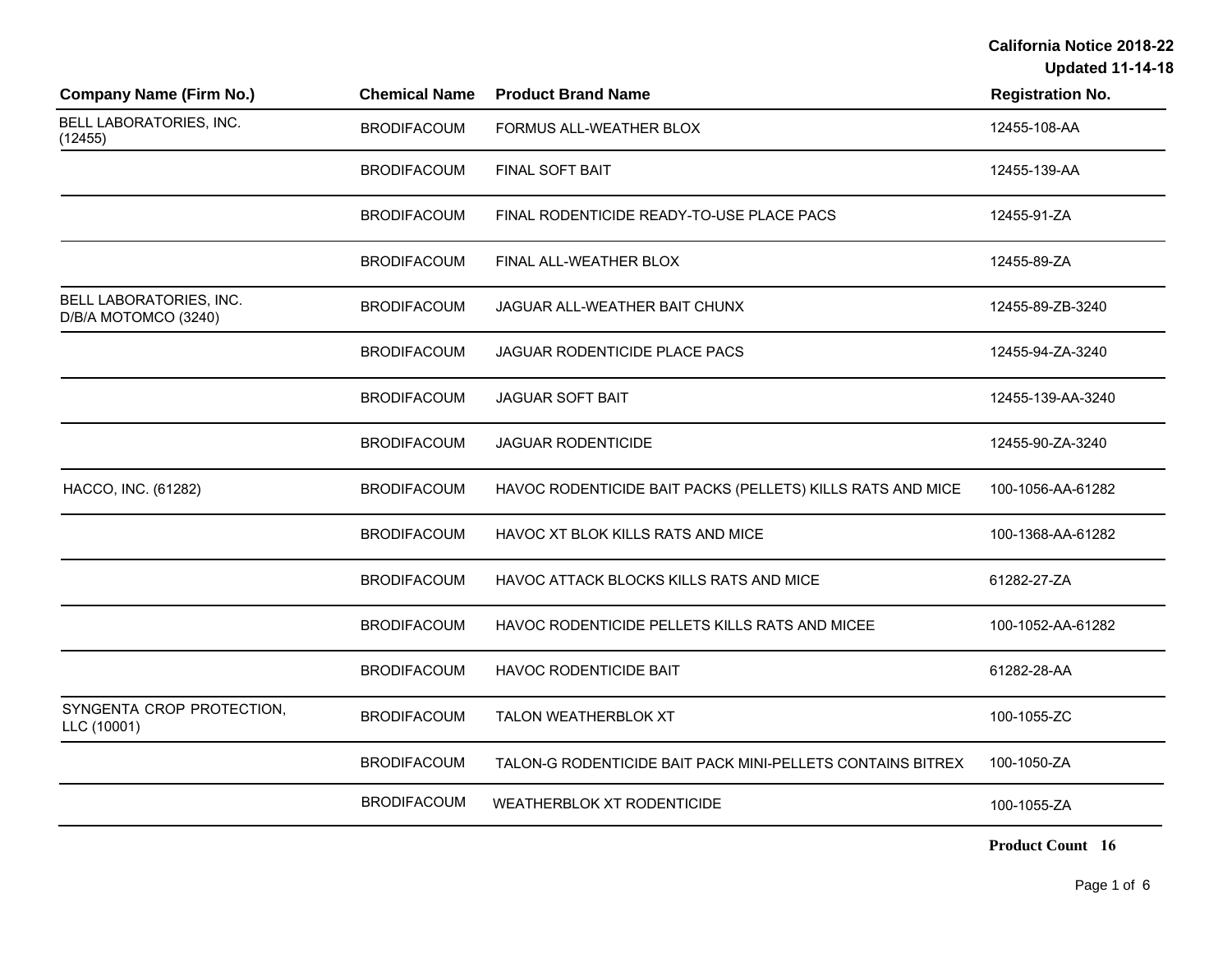**Updated 11-14-18**

| <b>Company Name (Firm No.)</b>                  | <b>Chemical Name</b> | <b>Product Brand Name</b>                        | <b>Registration No.</b> |
|-------------------------------------------------|----------------------|--------------------------------------------------|-------------------------|
| BELL LABORATORIES, INC. (12455)                 | <b>BROMADIOLONE</b>  | CONTRAC RODENTICIDE READY-TO-USE PLACE PACS      | 12455-76-ZA             |
|                                                 | <b>BROMADIOLONE</b>  | CONTRAC RAT & MOUSE BAIT READY TO USE PLACE PACS | 12455-75-ZA             |
|                                                 | <b>BROMADIOLONE</b>  | <b>CONTRAC RODENTICIDE</b>                       | 12455-69-AA             |
|                                                 | <b>BROMADIOLONE</b>  | CONTRAC ALL-WEATHER BLOX                         | 12455-79-AA             |
|                                                 | <b>BROMADIOLONE</b>  | CONTRAC RODENTICIDE PLACE PACS                   | 12455-86-ZA             |
|                                                 | <b>BROMADIOLONE</b>  | CONTRAC RAT AND MOUSE BAIT                       | 12455-36-AA             |
|                                                 | <b>BROMADIOLONE</b>  | <b>CONTRAC WITH LUMITRACK</b>                    | 12455-133-AA            |
|                                                 | <b>BROMADIOLONE</b>  | CONTRAC SUPER-SIZE BLOX                          | 12455-82-AA             |
| BELL LABORATORIES, INC.<br>D/B/A MOTOMCO (3240) | <b>BROMADIOLONE</b>  | <b>HAWK MEAL BAIT</b>                            | 12455-36-ZA-3240        |
|                                                 | <b>BROMADIOLONE</b>  | <b>HAWK RODENTICIDE</b>                          | 12455-69-ZB-3240        |
|                                                 | <b>BROMADIOLONE</b>  | HAWK ALL-WEATHER BAIT CHUNX                      | 12455-79-ZC-3240        |
|                                                 | <b>BROMADIOLONE</b>  | <b>HAWK MEAL BAIT PLACE PACS</b>                 | 12455-75-ZA-3240        |
|                                                 | <b>BROMADIOLONE</b>  | HAWK RODENTICIDE READY TO USE PLACE PACS         | 12455-76-ZC-3240        |
| ENSYSTEX II, INC. (81824)                       | <b>BROMADIOLONE</b>  | RODENTHOR BLOCK BAIT                             | 82744-1-AA-81824        |
|                                                 | <b>BROMADIOLONE</b>  | RODENTHOR SOFT BAIT                              | 82744-2-AA-81824        |
| FARNAM COMPANIES, INC. (270)                    | <b>BROMADIOLONE</b>  | JUST ONE BITE II BAIT CHUNKS                     | 270-373-AA              |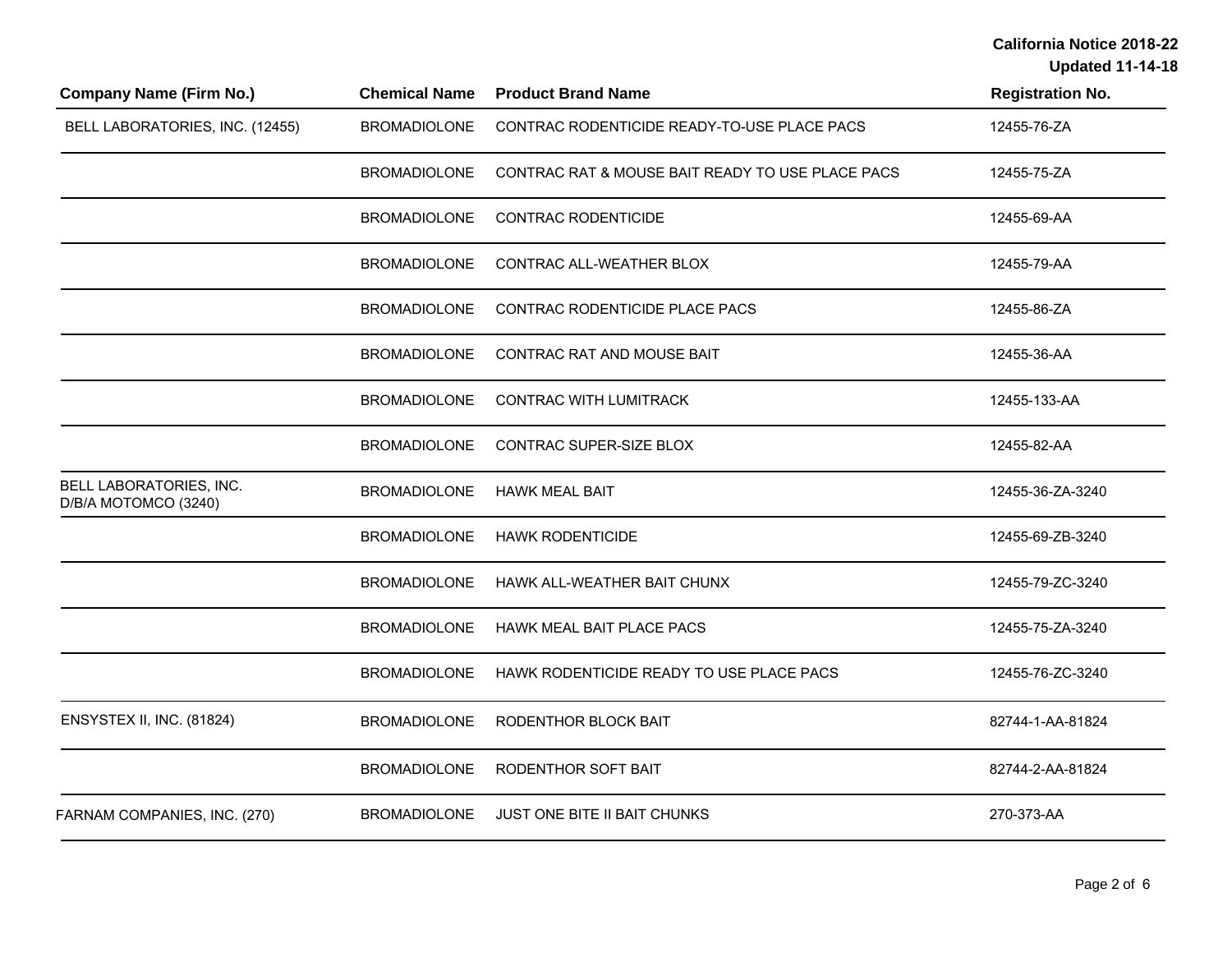**Updated 11-14-18**

| <b>Company Name (Firm No.)</b> | <b>Chemical Name</b> | <b>Product Brand Name</b>                                            | <b>Registration No.</b> |
|--------------------------------|----------------------|----------------------------------------------------------------------|-------------------------|
| FARNAM COMPANIES, INC. (270)   | <b>BROMADIOLONE</b>  | JUST ONE BITE II BAR                                                 | 270-373-ZA              |
|                                | <b>BROMADIOLONE</b>  | JUST ONE BITE II PLACE PACKS (PELLETS)                               | 270-372-AA              |
| HACCO, INC. (61282)            | <b>BROMADIOLONE</b>  | <b>DECIMAX SOFT BAIT</b>                                             | 87235-1-AA-61282        |
|                                | <b>BROMADIOLONE</b>  | SUREKILL BRAND COMMAND PLACE PACKS                                   | 270-372-AA-61282        |
|                                | <b>BROMADIOLONE</b>  | DECIMAX PLACE PACKS                                                  | 270-372-ZA-61282        |
|                                | <b>BROMADIOLONE</b>  | <b>DECIMAX BLOCKS</b>                                                | 270-373-ZA-61282        |
|                                | <b>BROMADIOLONE</b>  | SUREKILL BRAND COMMAND BLOCKS                                        | 270-373-AA-61282        |
| J.T. EATON & COMPANY INC. (56) | <b>BROMADIOLONE</b>  | JT EATON NECTUS SOFT BAIT 2G SECOND GENERATION<br><b>RODENTICIDE</b> | 82744-2-AA-56           |
|                                | <b>BROMADIOLONE</b>  | JT EATON BAIT BLOCK 2G SECOND GENERATION RODENTICIDE                 | 82744-1-AA-56           |
| LIPHATECH, INC. (7173)         | <b>BROMADIOLONE</b>  | MAKI PARAFFINIZED PELLETS                                            | 7173-187-AA             |
|                                | <b>BROMADIOLONE</b>  | BOOT HILL KILLS RATS AND MICE DEAD PELLETS PLACE PACKS               | 7173-188-ZC             |
|                                | <b>BROMADIOLONE</b>  | MAKI PELLETS PLACE PACKS                                             | 7173-188-ZB             |
|                                | <b>BROMADIOLONE</b>  | <b>MAKI MINI BLOCKS</b>                                              | 7173-202-ZB             |
|                                | <b>BROMADIOLONE</b>  | <b>MAKI PARAFFIN BLOCKS</b>                                          | 7173-189-AA             |
|                                | <b>BROMADIOLONE</b>  | <b>REVOLVER SOFT BAIT</b>                                            | 7173-297-ZA             |
|                                | <b>BROMADIOLONE</b>  | BOOT HILL KILLS RATS AND MICE DEAD PARAFFINIZED PELLETS              | 7173-187-ZB             |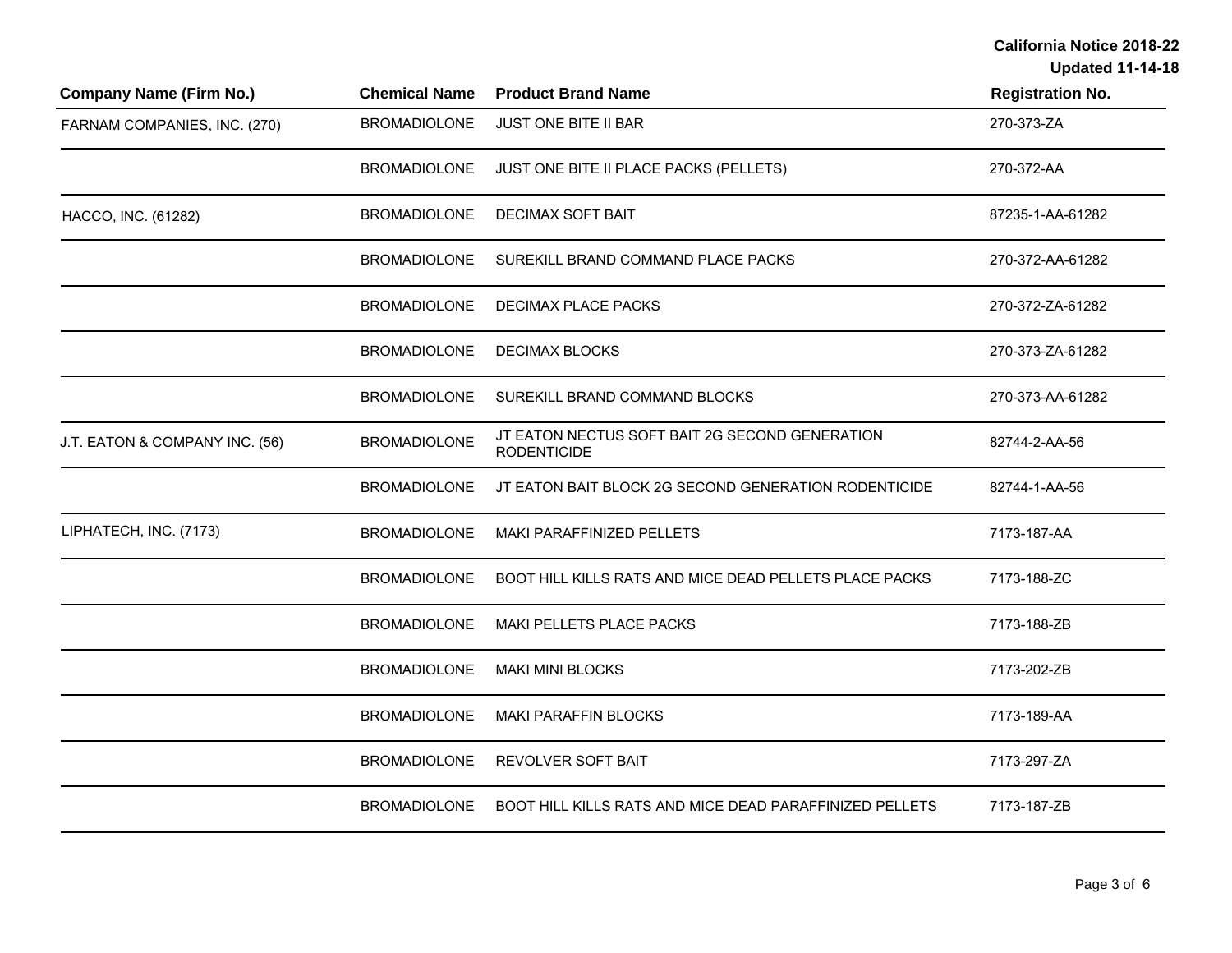**Updated 11-14-18**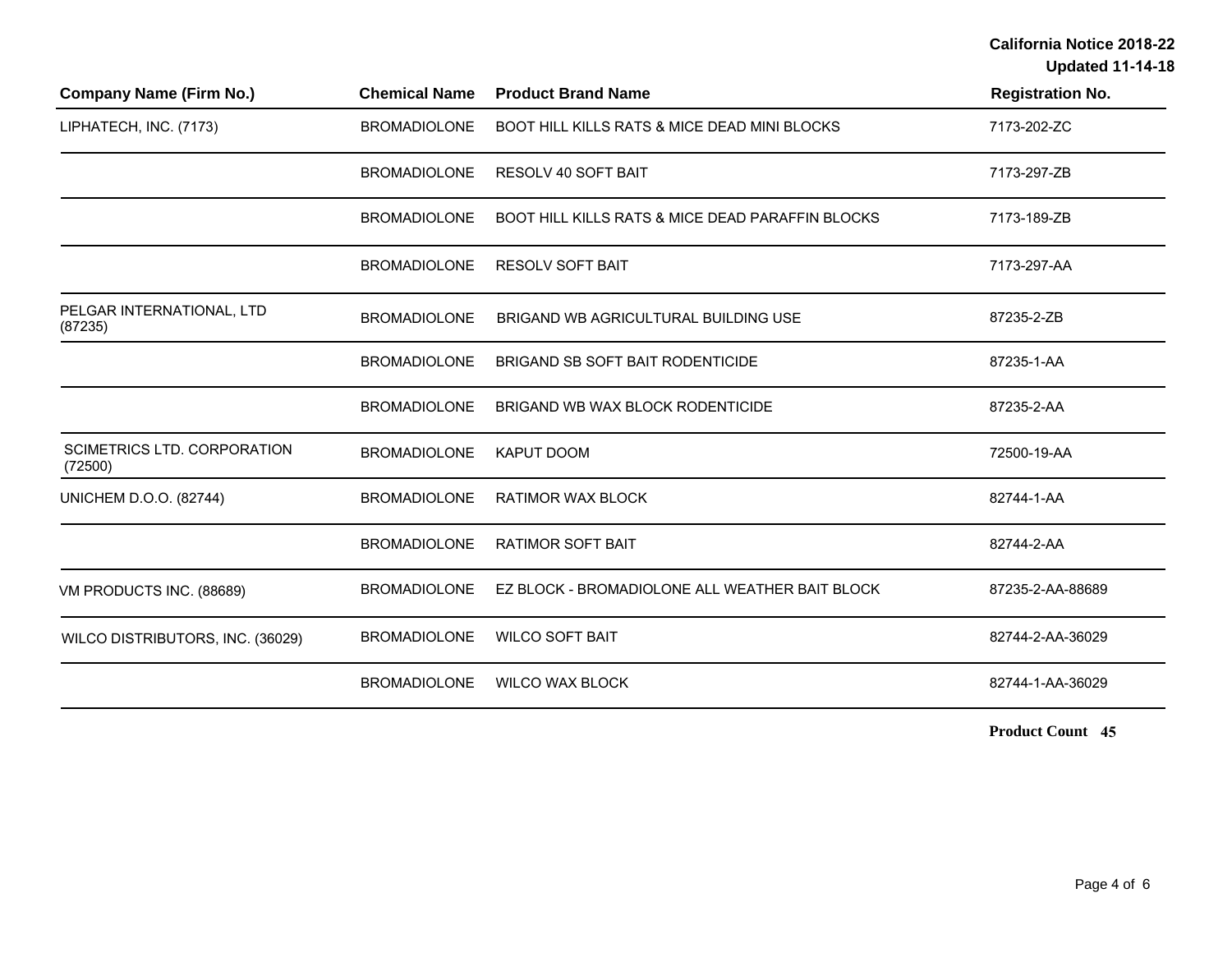**Updated 11-14-18**

| <b>Company Name (Firm No.)</b>    | Chemical Name     | <b>Product Brand Name</b>           | <b>Registration No.</b> |
|-----------------------------------|-------------------|-------------------------------------|-------------------------|
| WOODSTREAM CORPORATION<br>(47629) | <b>DIFENACOUM</b> | DIFENACOUM TECHNICAL                | 47629-12-AA             |
| WOODSTREAM CORPORATION<br>(36488) | <b>DIFENACOUM</b> | VICTOR V MULTI-KILL BRAND BLOCKS II | 36488-63-AA             |